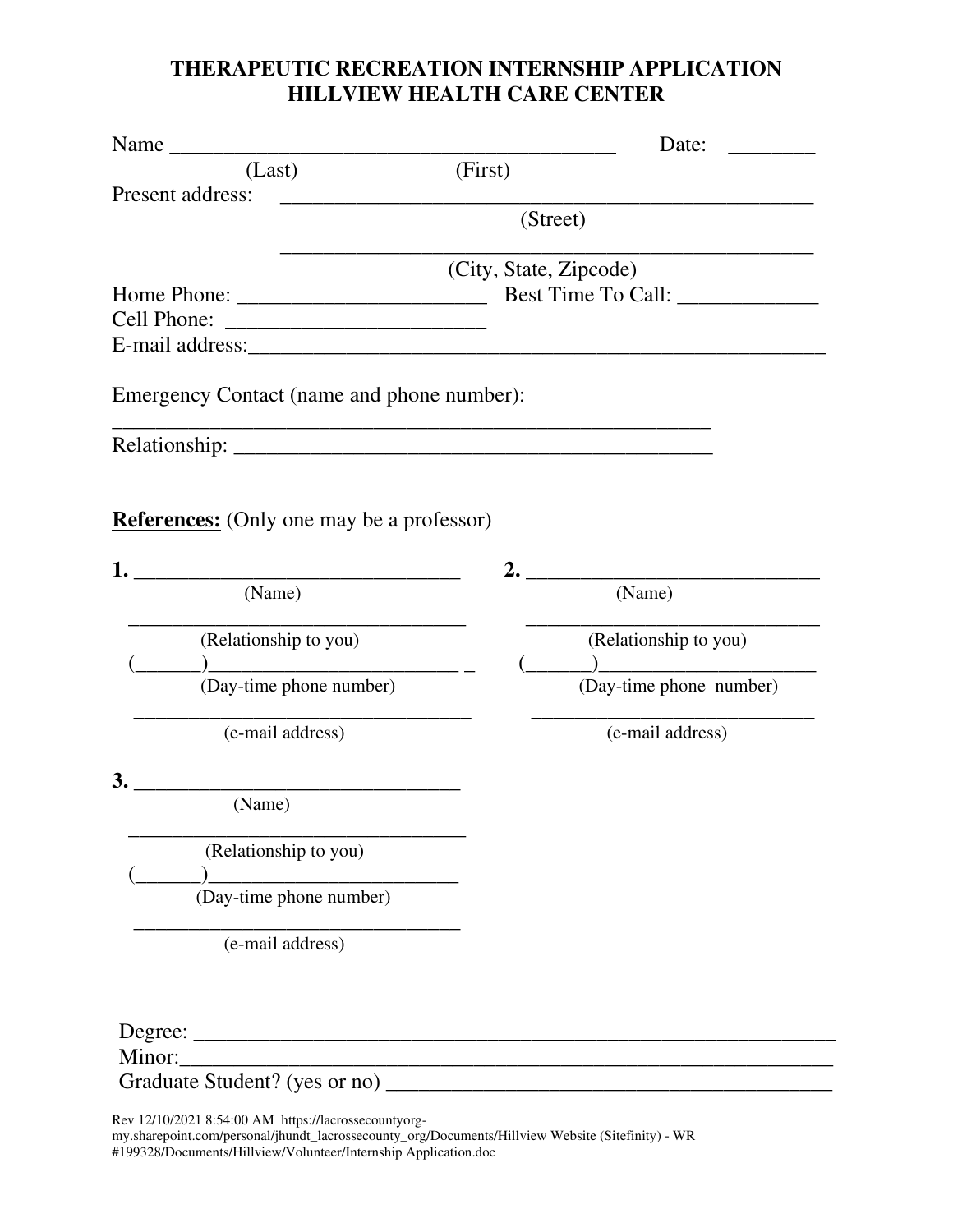## CONTINUED ON BACK

Semester and year of desired internship:

\_\_\_\_\_\_\_\_\_\_\_\_\_\_\_\_\_\_\_\_\_\_\_\_\_\_\_\_\_\_\_\_\_\_\_\_\_\_\_\_\_\_\_\_

What are your plans after the internship is completed? \_\_\_\_\_\_\_\_\_\_\_\_\_\_\_\_\_\_\_\_\_\_\_\_\_\_\_\_\_\_\_\_\_\_\_\_\_\_\_\_\_\_\_\_\_\_\_\_\_\_\_\_\_\_\_\_\_\_\_\_\_\_\_\_\_\_ \_\_\_\_\_\_\_\_\_\_\_\_\_\_\_\_\_\_\_\_\_\_\_\_\_\_\_\_\_\_\_\_\_\_\_\_\_\_\_\_\_\_\_\_\_\_\_\_\_\_\_\_\_\_\_\_\_\_\_\_\_\_\_\_\_\_ \_\_\_\_\_\_\_\_\_\_\_\_\_\_\_\_\_\_\_\_\_\_\_\_\_\_\_\_\_\_\_\_\_\_\_\_\_\_\_\_\_\_\_\_\_\_\_\_\_\_\_\_\_\_\_\_\_\_\_\_\_\_\_\_\_\_ \_\_\_\_\_\_\_\_\_\_\_\_\_\_\_\_\_\_\_\_\_\_\_\_\_\_\_\_\_\_\_\_\_\_\_\_\_\_\_\_\_\_\_\_\_\_\_\_\_\_\_\_\_\_\_\_\_\_\_\_\_\_\_\_\_\_ \_\_\_\_\_\_\_\_\_\_\_\_\_\_\_\_\_\_\_\_\_\_\_\_\_\_\_\_\_\_\_\_\_\_\_\_\_\_\_\_\_\_\_\_ Are you able to complete your internship during the hours of?  $8:00 \text{ am} - 4:30 \text{ pm}$  Monday – Friday? (Yes/No)  $11: 00 \text{ am} - 7:30 \text{ pm}$  one night a week? (Yes/No) 7:00 am – 3:30 pm on a Saturday at least 3 times? (Yes/No) What special skills, hobbies, or previous experiences are you able to share? \_\_\_\_\_\_\_\_\_\_\_\_\_\_\_\_\_\_\_\_\_\_\_\_\_\_\_\_\_\_\_\_\_\_\_\_\_\_\_\_\_\_\_\_\_\_\_\_\_\_\_\_\_\_\_\_\_\_\_\_\_\_\_\_\_\_ \_\_\_\_\_\_\_\_\_\_\_\_\_\_\_\_\_\_\_\_\_\_\_\_\_\_\_\_\_\_\_\_\_\_\_\_\_\_\_\_\_\_\_\_\_\_\_\_\_\_\_\_\_\_\_\_\_\_\_\_\_\_\_\_\_\_ \_\_\_\_\_\_\_\_\_\_\_\_\_\_\_\_\_\_\_\_\_\_\_\_\_\_\_\_\_\_\_\_\_\_\_\_\_\_\_\_\_\_\_\_\_\_\_\_\_\_\_\_\_\_\_\_\_\_\_\_\_\_\_\_\_\_ \_\_\_\_\_\_\_\_\_\_\_\_\_\_\_\_\_\_\_\_\_\_\_\_\_\_\_\_\_\_\_\_\_\_\_\_\_\_\_\_\_\_\_\_\_\_\_\_\_\_\_\_\_\_\_\_\_\_\_\_\_\_\_\_\_\_ Any physical limitations: \_\_\_\_ Yes \_\_\_\_ No If yes, please explain: \_\_\_\_\_\_\_\_\_\_\_\_\_\_\_\_\_\_\_\_\_\_\_\_\_\_\_\_\_\_\_\_\_\_\_\_\_\_\_\_\_\_\_\_\_\_\_\_\_\_\_\_\_\_\_\_\_\_\_\_\_\_\_\_\_\_ \_\_\_\_\_\_\_\_\_\_\_\_\_\_\_\_\_\_\_\_\_\_\_\_\_\_\_\_\_\_\_\_\_\_\_\_\_\_\_\_\_\_\_\_\_\_\_\_\_\_\_\_\_\_\_\_\_\_\_\_\_\_\_\_\_\_ Is it OK to take pictures of you for bulletin boards, newsletters, etc? \_\_\_\_\_Yes \_\_\_\_No \*\*Hillview does not accept any person involved in theft, abuse, or drug cases.\*\* INTERNS WILL HAVE A CAREGIVERS BACKGROUND CHECK COMPLETED